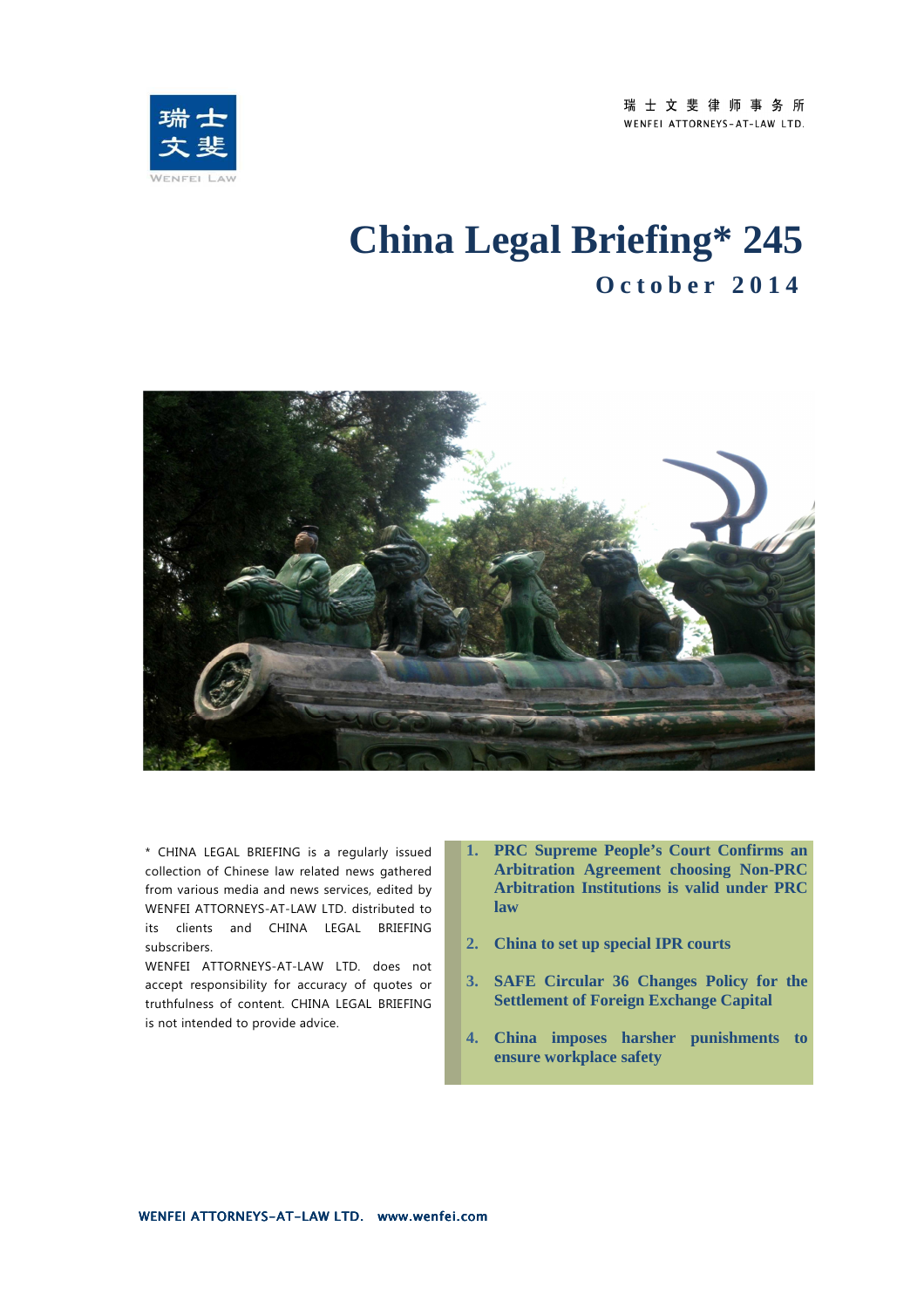# **1. PRC Supreme People's Court Confirms an Arbitration Agreement choosing Non-PRC Arbitration Institutions is valid under PRC Law**

As written in the Reply to the case "Longlide Packing Co Ltd and BP Agnati SRL" ("Longlide Case"), which is published in the "Guidelines for the Foreign Commercial and Marine Affairs" (vol. 26, p. 125-129, 2014.04.01), the Supreme People's Court of China ("SPC") has confirmed that an arbitration agreement choosing non-PRC arbitration institutions under PRC Law is valid even when the seat of the arbitration is in China, which is a rather surprising development.

# **A. Background**

The question whether a non-PRC arbitration institutions have a qualification to engage in arbitration work in China has long been debated in the arbitration community. Scholars held different opinions: One opinion is that Chinese foreign investment law does not expressly permit foreign arbitration institutions to conduct arbitration activities in China because non-PRC arbitration institutions such as the International Chamber of Commerce ("ICC") are not covered by the term "arbitration commissions" mentioned in Article 10 of the Arbitration Law of the PRC. Another opinion is that the term "arbitration commissions" in the Arbitration Law should be interpreted more broadly to include foreign arbitral institutions, which would be allowed to offer services in China as a result.

The leading "Duferco Case" heard by the Ningbo People's Intermediate Court in 2009, which was controversial in arbitration community, firstly ruled that an arbitration award made by an arbitral tribunal appointed under the ICC Rules in Beijing was a valid nondomestic award which shall be recognized and enforced according to the "New York Convention"1. However, as the Court of Second Instance, Ningbo People's Intermediate Court made a final verdict, so that this case was not referred to the SPC for review.

In order to avoid risks, lawyers so far generally advised their clients not to draft arbitration clauses which specify arbitration in China under the guidance of a non-PRC arbitration institution. In fact, foreign arbitration institutions face obstacles for conducting arbitration activities in China.

#### **B. Confirmation made by the SPC in the Longlide Case**

The arbitration agreement in this case read as follows "According to clause 10.1, disputes under the contract shall inter alia be submitted to ICC Court of arbitration, with the place of jurisdiction in Shanghai."

 $\overline{a}$ 

<sup>&</sup>lt;sup>1</sup> "The New York Convention on the Recognition and Enforcement of Foreign Arbitral Awards", joined by China in 1987.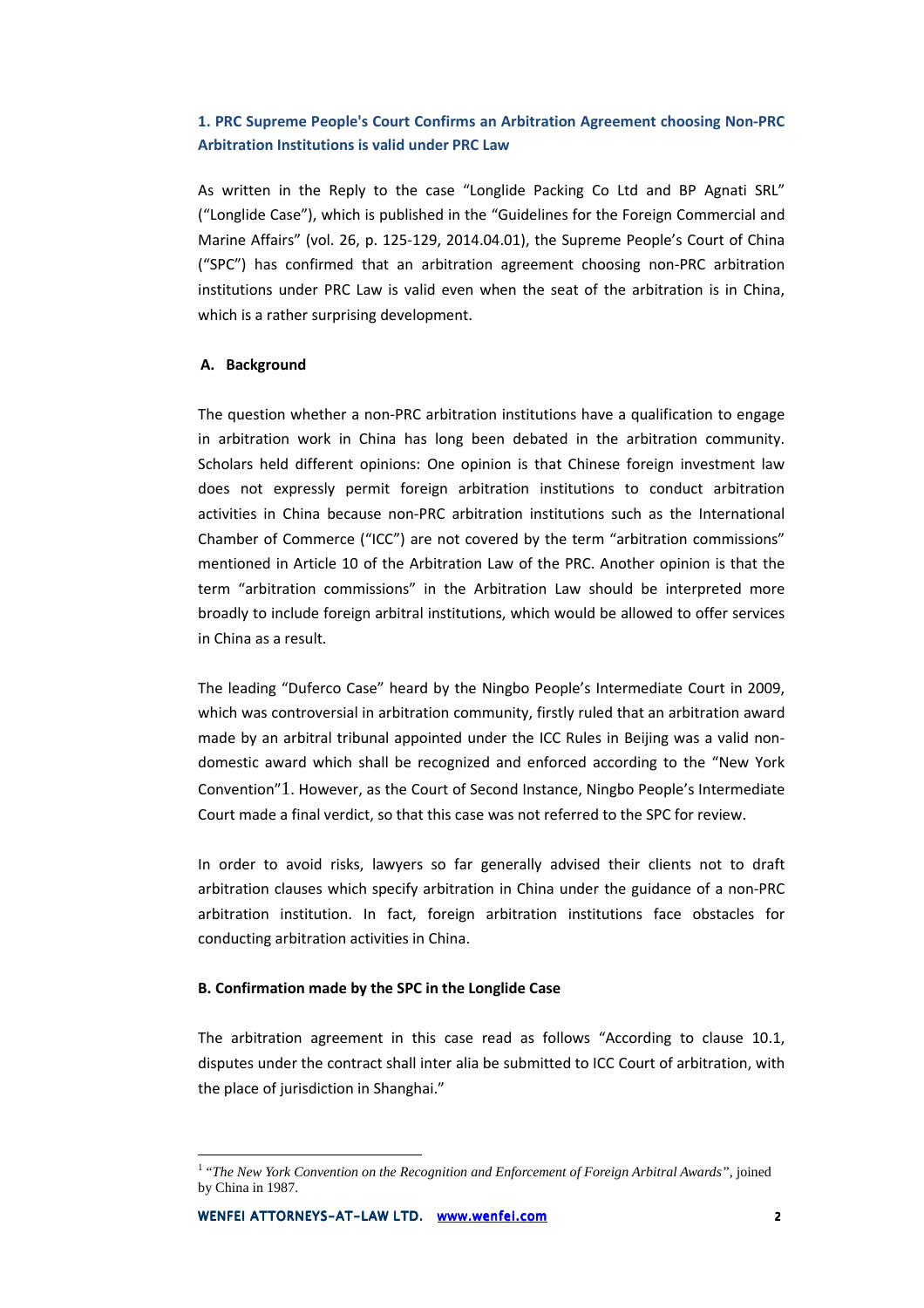Hefei Intermediate People's Court, as the court at first instance, held that this arbitration agreement was invalid because an arbitral tribunal appointed under the ICC Rules is not an arbitration institution under the PRC Arbitration Law and thatpursuant to Article 10 of the PRC Arbitration Law, arbitration institutions should be registered by the relevant PRC authorities before conducting arbitration in the PRC. Therefore, an arbitral tribunal appointed under the ICC Rules is not and cannot be registered in PRC.

However, the majority of the Anhui Province Higher People's Court, as the court at second instance, disagreed with this conclusion. They confirmed the arbitration agreement is valid because it satisfies the requirements under Article 16 of the PRC Arbitration Law: "An arbitration agreement shall contain the following particulars: (1) an expression of intention to apply for arbitration; (2) matters for arbitration; and (3) a designated arbitration commission."

As the minority of the Anhui Province Higher People's Court held a different view, the matter was then submitted to the SPC to make a final decision. The SPC confirmed that the arbitration agreement is valid pursuant to Article 16 of the PRC Arbitration Law.

#### **C. Implications and Remaining issues**

In light of the Longlide Case decision, the possibility of arbitration in China under a non-PRC arbitration institution has been opened up.

However, there are still some problems: firstly, should an award made by a non-PRC arbitration institutions be considered a "domestic award" or a "non-domestic award"? If it is a "non-domestic award", should the PRC Arbitration Law or the New York Convention apply to its enforcement? Secondly, which court has jurisdiction if one party applies for a setting aside of the arbitration award? Note that according to Article 58 of the Arbitration Law, a party may apply for setting aside an arbitration award with the intermediate people's court at the place where the arbitration commission is located, but there is no regulation in the Arbitration Law relating to awards made by a foreign institution.

These remaining issues will need to be clarified through case law and possible revisions of the Arbitration Law in the future. In the meantime, it may still be prudent to avoid drafting arbitration clauses that specify arbitration in China under the auspices of a foreign institution.

#### **2. China to set up special IPR courts**

As IPR cases require more skilled judges and more professional trials, Chinese top legislature has decided to establish special courts for intellectual property rights ("IPR") cases in Beijing, Shanghai and Guangzhou. IPR courts have the same trial grade as the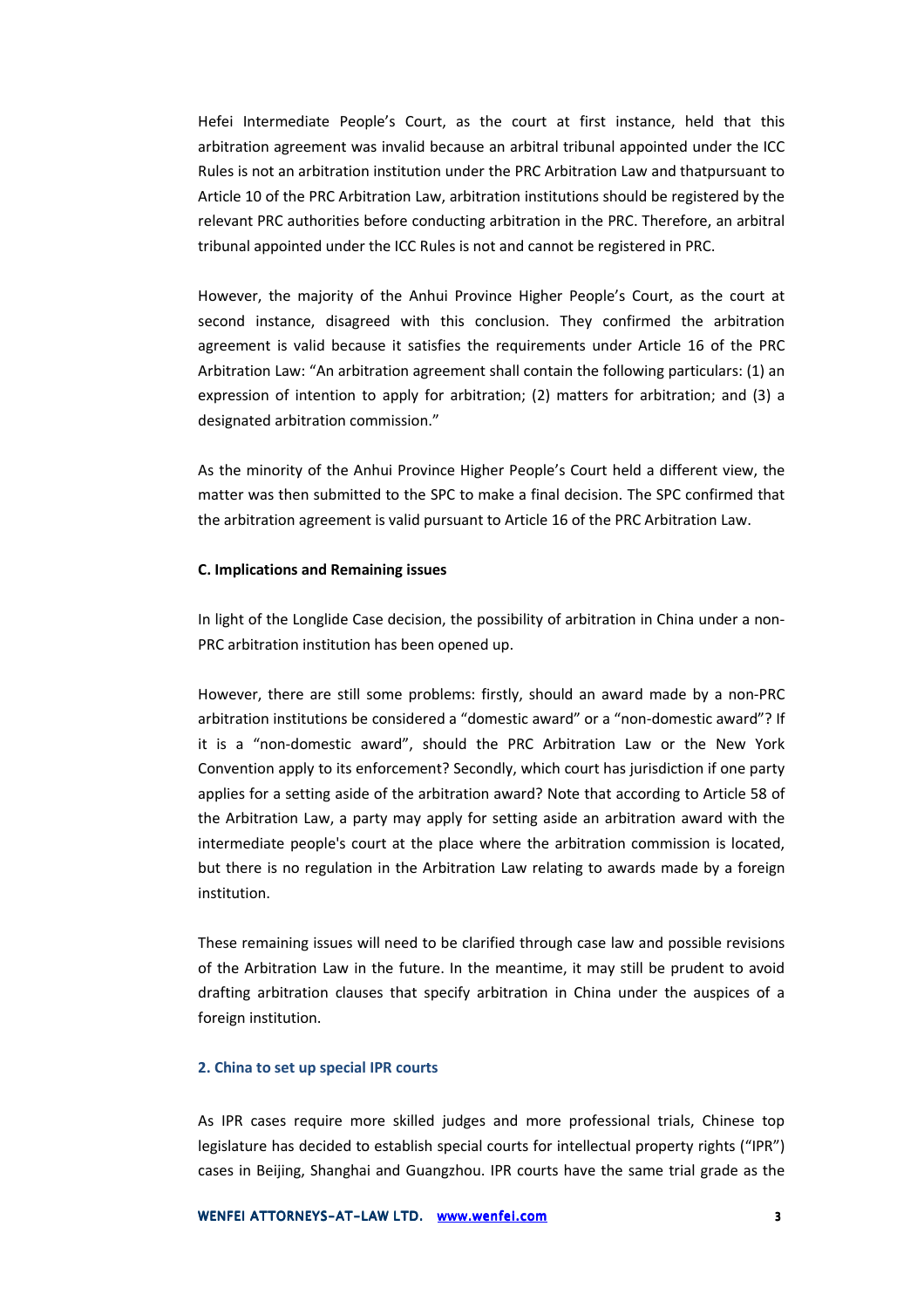local Intermediate People's Court, focusing largely on first instance cases about civil and administrative lawsuits about patents, new plant varieties, integrated circuit layout designs and technological knowledge. They will also hear appellate cases about other IPR-related matters, such as copyright and trademark disputes.

For all the areas listed above, the IPR courts will have trans-regional jurisdiction, i.e. will hear cases from all over the provinces in which there are located. After three years, their jurisdiction may be extended to include neighbouring provinces.

Appeals against the first instance decisions of the IPR courts will be heard at the provincial higher people's courts. Presidents, vice presidents and chief judges of these courts will be appointed by local legislatures. Also, the courts will establish a professional forensic investigation system to determine technical facts.

## **3. SAFE Circular 36 Changes Policy for the Settlement of Foreign Exchange Capital**

The *Circular of the State Administration of Foreign Exchange on Issues Concerning the Pilot Reform of the Administrative Approach to the Settlement of Foreign Exchange Capital of Foreign-invested Enterprises in Certain Areas* (Hui Fa [2014] No.36) ("Circular 36") issued by China's State Administration of Foreign Exchange ("SAFE") has been in effect in 16 pilot areas<sup>2</sup> since 4 August 2014. In these pilot areas, Circular 36 has replaced the *Circular of the General Affairs Department of the State Administration of Foreign Exchange on Issues Concerning the Improvement of Business Operations with Respect to the Administration of Payment and Settlement of the Foreign Exchange Capital of Foreign-invested Enterprises* (Hui Zong Fa [2008] No.142) ("Circular 142") and other regulations related to the settlement of foreign exchange capital of foreigninvested enterprises ("FIEs").

Circular 36 allows FIEs within the covered pilot areas to convert foreign exchange capital into RMB at their discretion. Under prior regulations, FIEs could only convert foreign exchange capital where they had an actual business need. In that case, capital could only be deposited in the capital account in a foreign currency. Therefore FIEs were exposed to currency exchange losses if the RMB increases appreciated. But now, according to Circular 36, FIEs can settle foreign exchange under the capital account at their discretion and deposit the RMB obtained from the settlement in a designated account. Then, they can invest these funds according to their actual business needs. For

 $\overline{a}$ 

 $2$  The 16 pilot areas are: Tianjin Binhai New Area, Shenyang Economic Zone, Suzhou Industrial Park, Donghu National Independent Innovation Demonstration Zone, Guangzhou Nansha New Area, Hengqin New Area, Chengdu High-tech Industrial Development Zone, Zhongguancun Science Park [in Beijing], Chongqing Liangjiang New Area, Heilongjiang Border Foreign Exchange Administration Reform Pilot Area Wenzhou Comprehensive Financial Reform Pilot Area, Pingtan Comprehensive Experimental Area, China-Malaysia Qinzhou Industrial Park, Guiyang Comprehensive Bonded Zone, Qianhai Shenzhen-Hong Kong Modern Service Industry Cooperation Zone and Qingdao Comprehensive Wealth Management and Financial Reform Pilot Area.